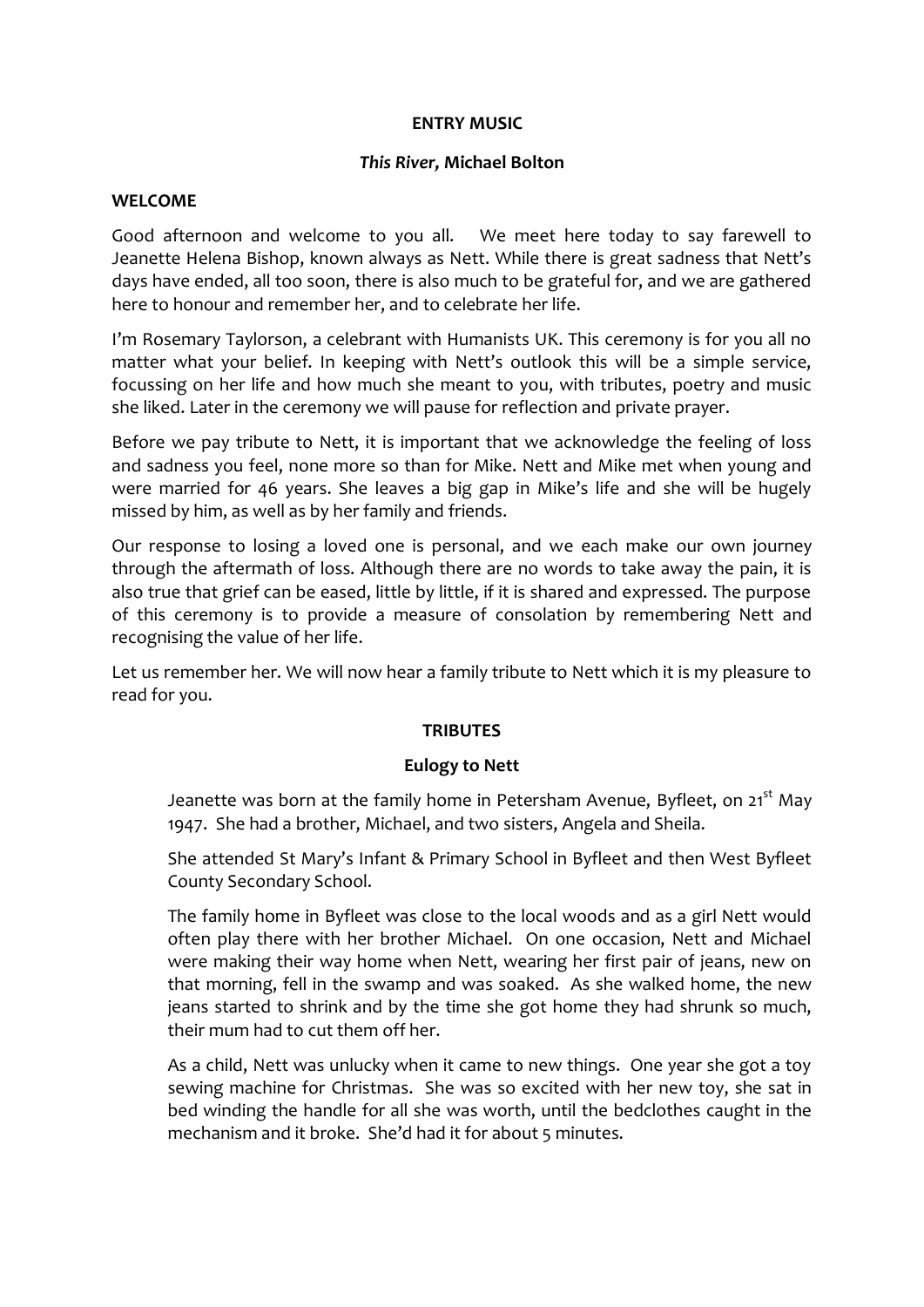Nett and Michael often went fishing together and on one occasion, when Nett was around eight or nine years old, he'd given her a piggyback across a stream that was too deep for her shorter legs, but when it was time to go home, he refused to take her back across unless she ate the minnows that they had caught, which he'd toasted over a fire. She had no choice but to eat the minnows, which she said tasted pretty bad.

On another occasion, as they were walking home across a field after fishing at Wisley, a horse started running towards them. Nett, who was always very nervous of horses, ran at the five-bar gate and dived over it head first. The power of adrenalin.

Fortunately Nett also had happier outcomes to her fishing trips. When she was eleven, she had her picture in the 'Angling Times' holding a 3 pound 12 ounce barbel that she had caught, under the headline "Youth at the helm". She also received a certificate from the 'Angling Times Kingfisher Guild'.

As a young girl, Nett would run errands for the elderly lady who lived next door. On one occasion as a thank-you, she asked Nett if she would like a drink of milk. Nett replied that she would. With that, the neighbour picked up the cat's saucer of milk from the floor and gave it to her. Nett suddenly wasn't thirsty any more.

Nett made life-long friends with Gwyneth and Diane, two sisters who lived next door but one, and Linda who lived along the road. All are here today. Nett and Gwyneth sat next to each other at school. Gwyneth didn't like arithmetic but Nett was quite good at it, so Nett used to help Gwyneth. Right or wrong, they always had the same answers. When they were in their late teens, Nett and Diane used to go to London to the cinema to see the latest films. They went to evening classes together to learn French. They didn't get on very well and only lasted one term.

When she was 12, Nett joined the Junior Red Cross. Later, Nett, Sheila and Gwyneth, who were also members, would catch the bus to Pyrford every Sunday, where they took the tea trolley round Pyrford Hospital, selling tea and biscuits to the visitors in aid of the hospital funds. She successfully completed the first-aid course and received her certificate.

That first-aid training came in useful when Nett was having a caravan holiday on Hayling Island with her Uncle Eric, Auntie Lou and cousin Les. A freak hurricane battered the island and three caravans on the site were overturned. Nett used her first-aid skills to help those who had been injured.

Nett and her cousin Les could be a dangerous combination. On one occasion, Les threw a brick onto the roof of a single storey outbuilding and told Nett to look up. She did and the brick hit her on the head. She got her revenge later though, when she told him to put his hand onto the rollers of an old mangle that was in the garden. When he did, she turned the handle and squeezed his fingers between the rollers. Luckily, neither of them was seriously injured by their experience.

Nett's first job after leaving school in 1962 was in a newsagents in New Haw. She then worked for Britax, in Chertsey Road, Byfleet, where her mum and sister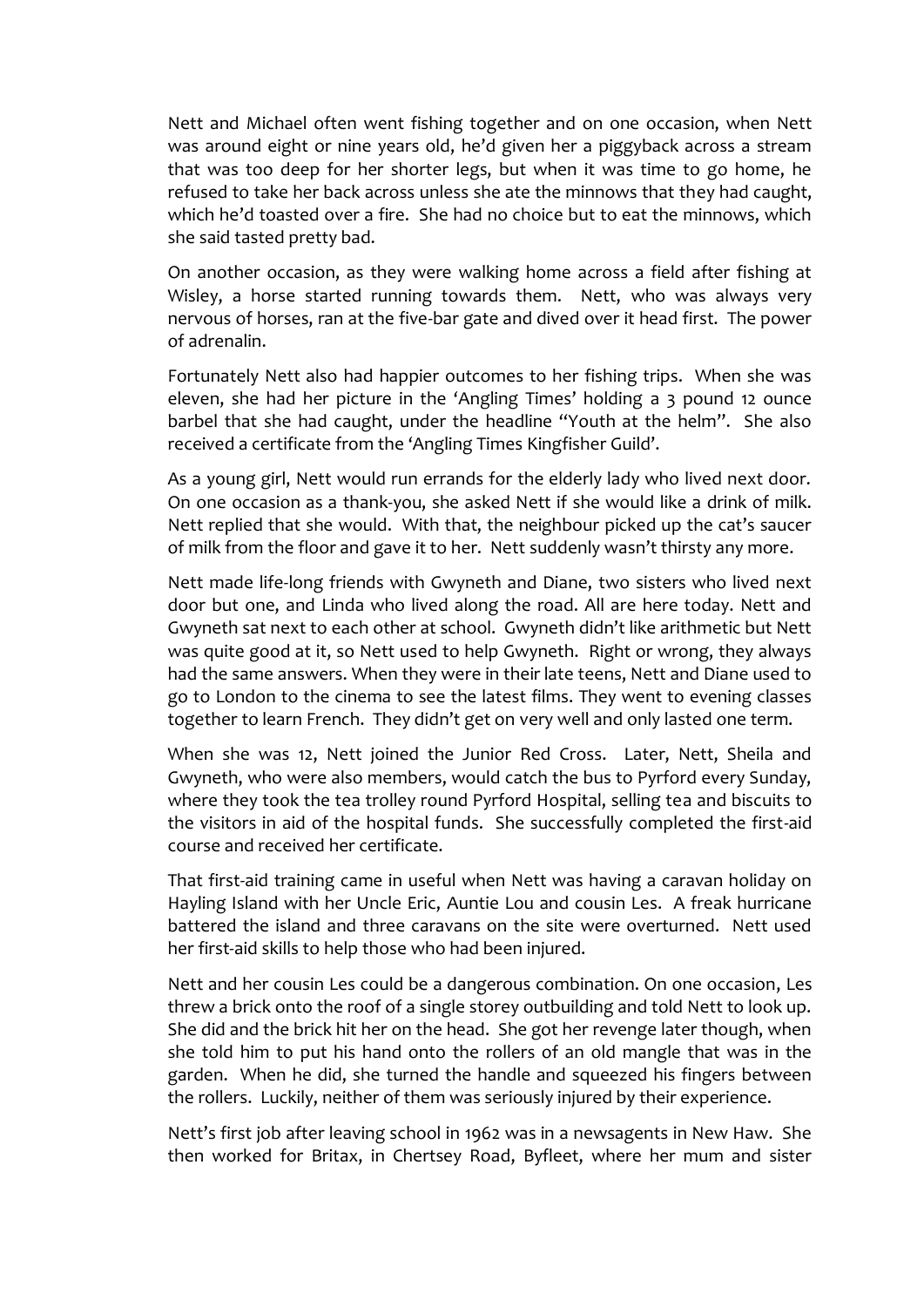Sheila also worked. Britax's yard backed onto their back garden, so the journey to work consisted of ducking through a hole in the fence.

In 1966 she joined Charles Austen Pumps, known as CAP. Nett worked in the assembly shop for most of her time at CAP, helping out in the machine shop when needed. It was a matter of pride to her that she rarely got pumps that she had built back from the test department that had failed their final test.

Nett's sister Sheila, future husband Mike, brother Michael and his son Mark and her mum Jean, have all worked at CAP over the years. Nett got on very well with her colleagues at CAP and there was a lot of friendly banter. One day, Graham, who worked in the machine shop, walked through wearing a large weatherproof coat and wide-brimmed hat. Michael said "He looks like Orson Welles." Nett's reply was "More like 'orse 'n' cart." She worked for CAP from 1966 until 2010, when she retired due to ill health, a period of 44 years.

Nett was close to her mum, Jean, known to the family as Flo, as were her brother Michael and sisters Sheila and Angela. Nett used to take her mum and Angie to the Kingston Bingo in her old black and white Ford Prefect, with its three gears and vacuum operated windscreen wipers that slowed down as the car picked up speed and went like the clappers when it slowed down. Regardless of whether or not they had won, they would always stop at the chip shop on the way home.

Nett and Angie also used to go to Weight Watchers together, then stop at the Chinese takeaway on the way home to console themselves if the scales hadn't been kind to them.

Nett and Mike married in 1973, and moved into a tiny flat in Heathside Road, Woking. They lived there for four years, then moved into an upstairs maisonette on the Graylands Estate in Horsell. They were so excited to be moving from their cramped flat to a more spacious maisonette, they slept in sleeping bags on the floor of their new home until they could install their furniture, so that squatters couldn't move in.

Nett suffered with osteoarthritis, which over the years had been getting worse. It made climbing the stairs to reach their front door a very slow and painful task, so in 2005 they moved to a downstairs maisonette. It was fortunate that they moved when they did, as not long afterwards, Nett developed rheumatoid arthritis as well, which came on very suddenly. The move downstairs made Nett's life much easier and also gave them a garden, which she loved.

Nett enjoyed her holidays and she and Mike often went away with her brother Michael, his wife Jenny and their boys Philip and Mark. They enjoyed several camping holidays in Cornwall and when they went to Jersey by car ferry, the ship struck and damaged the loading ramp as it docked in St Helier. They had to wait on board for hours while it was being repaired. After a while, a crane started to lift cars off the ferry one by one. Michael, always the joker, convinced Nett that the passengers had to sit in their cars while they were being winched off. She was not amused.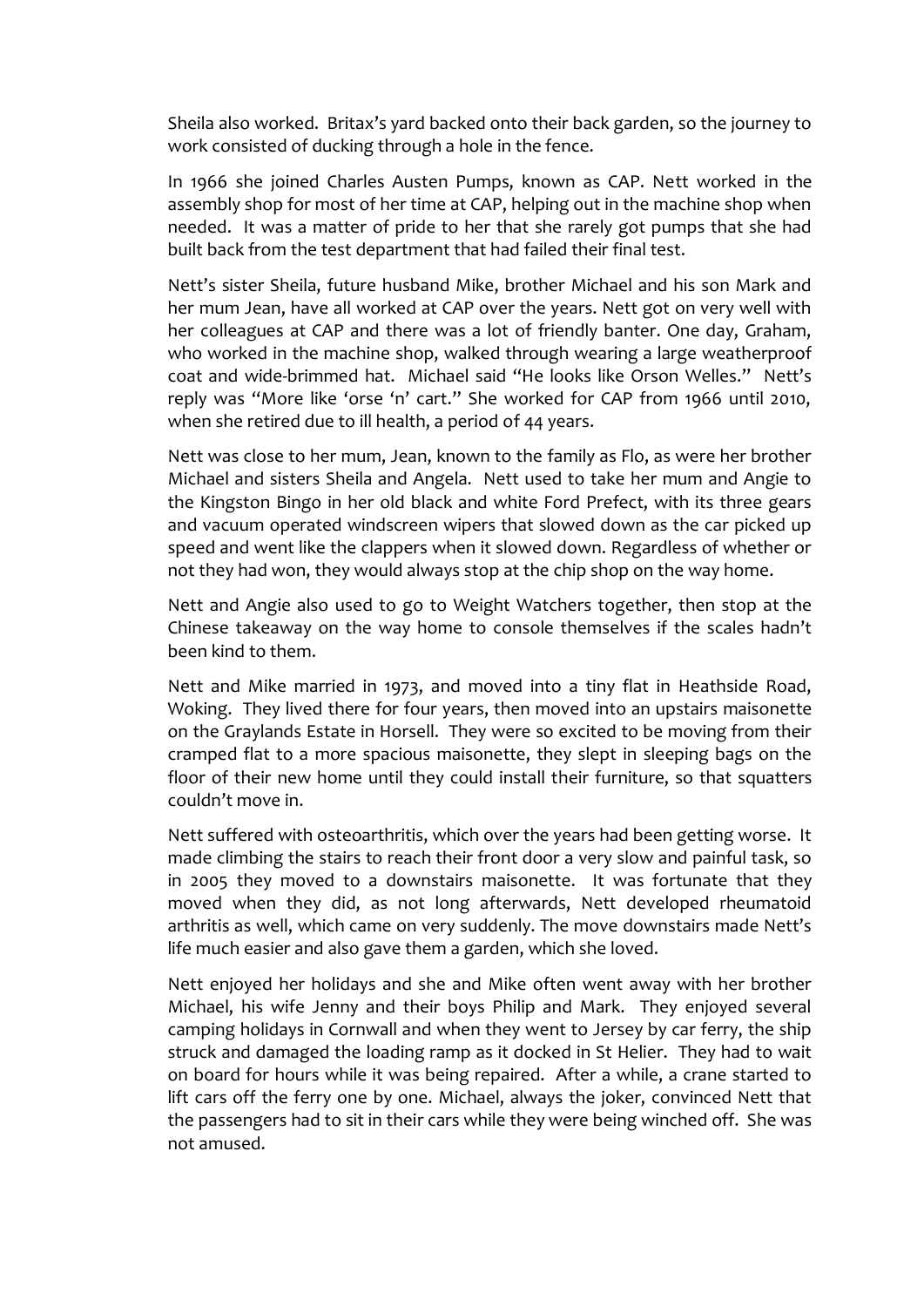Nett also enjoyed holidays abroad. She and Mike had several holidays in Spain with Michael and family. The first was in Pineda on the Costa Brava. Their hotel was not what you would describe as luxurious. The breakfast consisted of bacon with a thick rind covered in hair, with fried eggs floating in so much oil that it became known as the 'Torrey Canyon Special'. Fortunately, there was a hut on the beach nearby that sold very good burgers.

Nett and Mike also enjoyed holidays in Goa, Tenerife and Crete, as well as closer to home in Devon, Derbyshire, Hampshire and the Lake District, sometimes with their friend Robert. In later years, Nett's poor health made holidays impossible.

Along with Mike, Nett has been a member of Woking Photographic Society and Guildford Photographic Society, serving as secretary at Woking and treasurer at Guildford. Mike took the photographs and Nett enjoyed the social side of club membership.

She used to enjoy knitting and doing cross-stitch embroidery, but sadly the arthritis in her hands and shoulders put paid to that.

Nett passed away on  $8^{th}$  October at St Peter's Hospital, Chertsey. Mike was by her side, holding her hand when she passed peacefully.

### **Memories of Nett**

### **From Mike**

Nett was not only my first girlfriend, she was my first ever date. I had never been out with a girl before. That's what you call getting it right first time.

On our first date, we went to the pictures, but I messed up. I can't remember which film we thought we were going to see, but they were showing 'Jail House Rock' and the cinema was full of leather-jacketed rockers. We ended up going to the pub.

It was a cold December evening and I was so nervous, I forgot to put the heater on in my Mini. Nett told me later that she was frozen but didn't like to say anything.

Amazingly, I got a second date, then a third … and the rest is history.

We met when I joined Charles Austen Pumps around a year earlier. I was 17 and had not long lost my mum. As part of my training, I started in the assembly shop where Nett worked and Alf Bruty, the works manager, had asked Nett to look after me and make sure that I was alright – something she continued to do for the next 50 years.

We were married on  $18^{th}$  of August 1973.

When we left work on the day before the wedding, we found that our colleagues at Charles Austen had wrapped our car in toilet paper. They'd put it up on bricks, which we hadn't noticed, so that when we tried to pull away, nothing happened. They'd also put handfuls of the tiny punched paper discs from the telex machine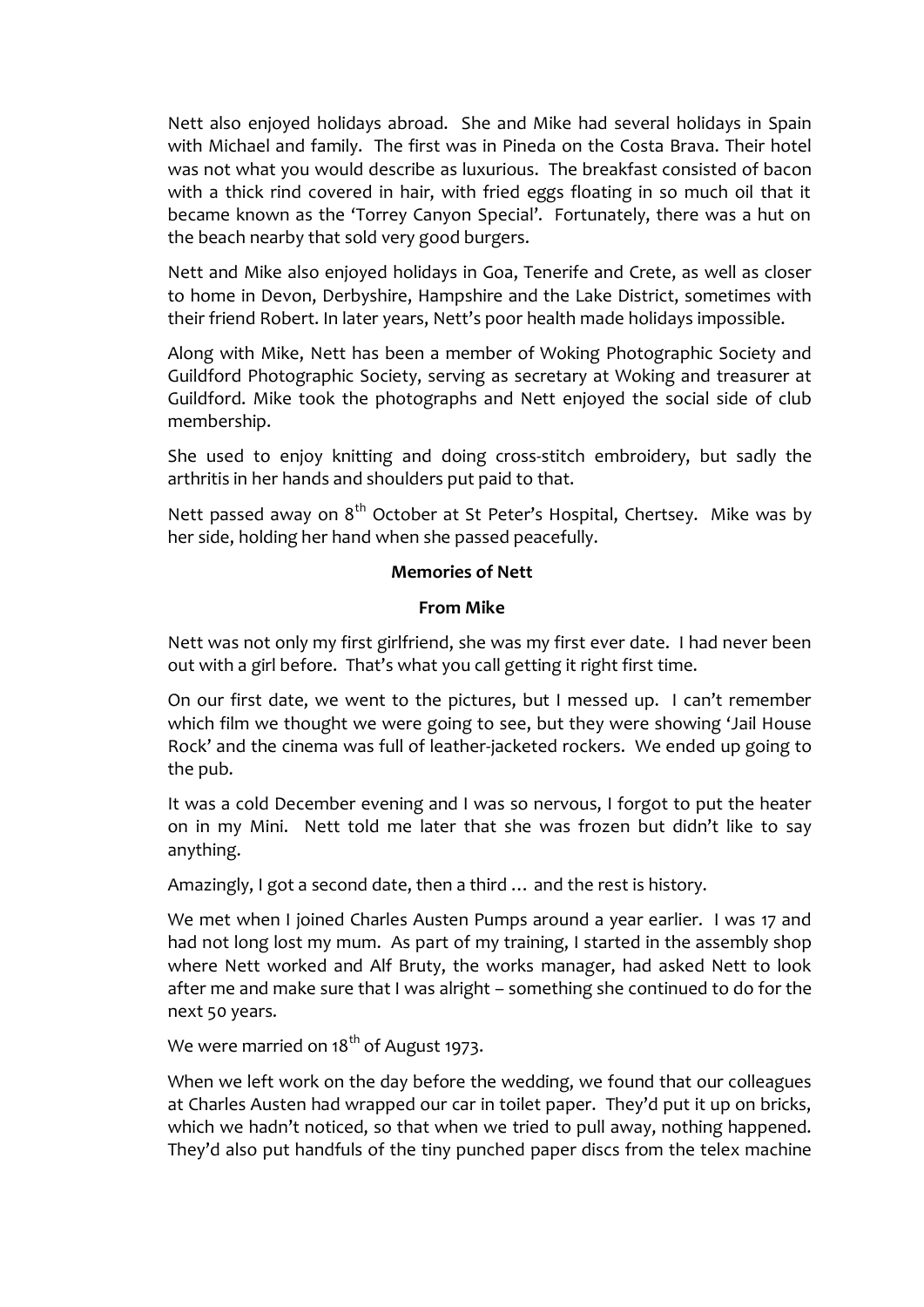into the air vents so that when we switched on the fan, they blew into the car, turning it into a snow globe.

I'm sure we must have got some strange looks when we eventually did get away, because they had put a condom over the exhaust pipe so that it blew up like a balloon as we drove down the road.

We were married at Woking Register Office, which no longer exists and had our wedding reception at Byfleet Youth Club, which also no longer exists. We had a lovely honeymoon on the Isle of Wight, which, amazingly, is still there.

Nett was plagued with ill health all her life. She suffered from respiratory problems for many years and developed an avian allergy from the parrots that we had kept for 25 years. After we re-homed the birds and removed all traces of their dust and anything containing feathers, her health improved, but sadly it wasn't to last. She was admitted to St Peter's Hospital seven times this year with recurring chest infections.

Despite all her illness, Nett didn't lose her sense of humour. One of the times she was in hospital, I was reading the description of the lunch she was eating from the menu. I said "It says here 'enriched mash'. I wonder what it's enriched with?" She replied "Lumps."

Nett enjoyed watching rugby union and she supported Leicester Tigers, as do I. She wanted to carry the Tigers logo with her, so she had it tattooed on her arm.

Our brief moment of fame, the only time either of us have been on television, came when we were watching the recording of a match that we'd travelled to Leicester to watch and saw ourselves in the wheelchair enclosure, Nett in her wheelchair and me sitting alongside

She enjoyed gardening and when she could no longer do it herself, she would sit on the patio and give me directions.

Nett was such a warm, kind, generous person. She would always put other people first, often to her own detriment. Sometimes I was irritated at how much she would lose out by putting someone else first, but I wouldn't have had her any other way.

I feel incredibly lucky to have been able to love and be loved by, Nett.

*They Are Not Dead,* Anon They are not dead, Who leave us this great heritage of remembering joy. They still live in our hearts, In the happiness we knew, in the dreams we shared. They still breathe, In the lingering fragrance, windblown, from their favourite flowers. They still smile in the moonlight's silver, And laugh in the sunlight's sparking gold. They still speak in the echoes of the words we've heard them say again and again.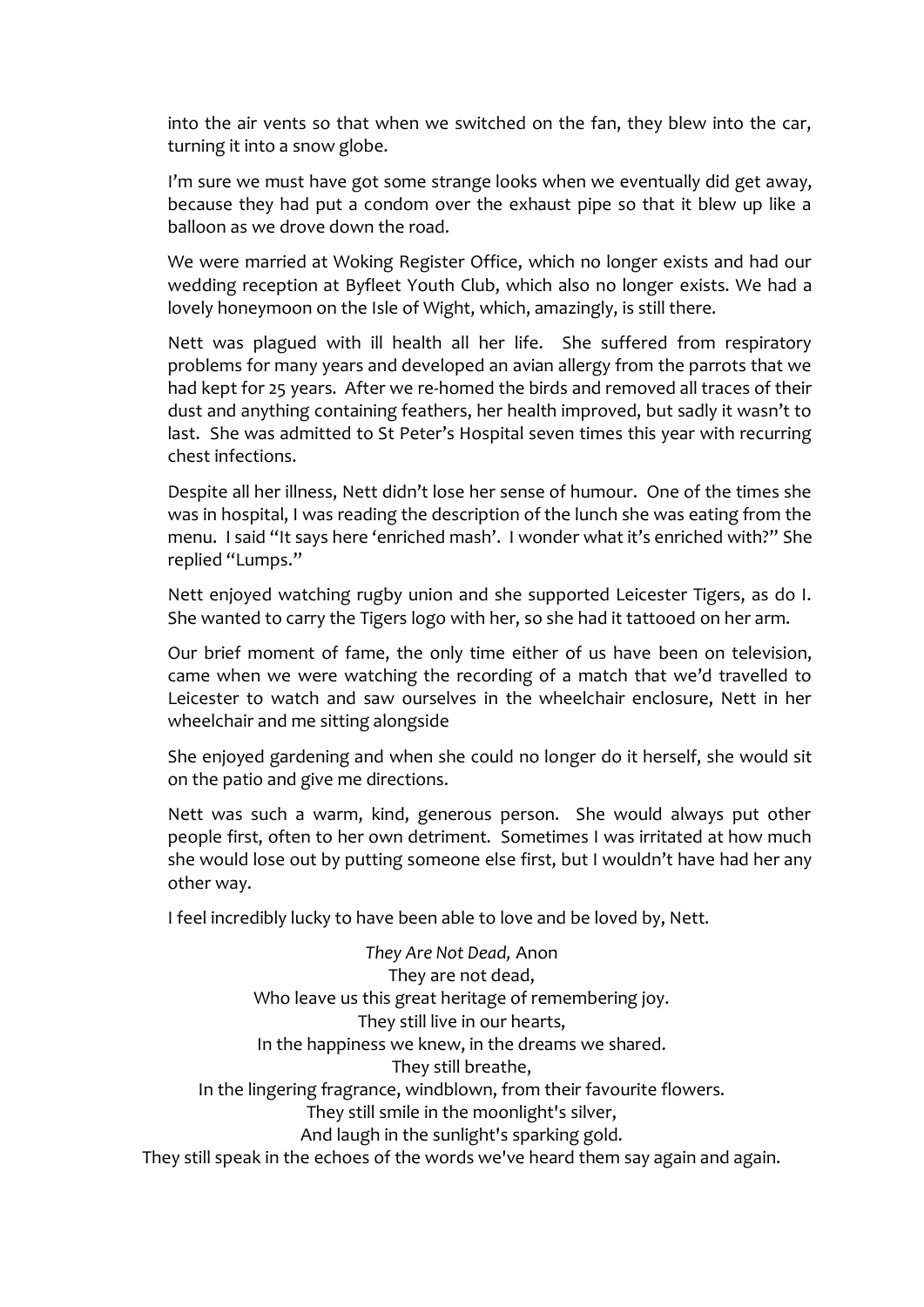They still move, In the rhythm of waving grasses, in the dance of the tossing branches. They are not dead; Their memory is warm in our hearts, comfort in our sorrow. They are not apart from us, but part of us, For love is eternal, And those we love shall be with us throughout all eternity. For love is eternal, And those we love shall be with us throughout all eternity.

### **REFLECTION**

Memory is personal and we will pause for your own reflections, as we listen to music Nett liked – Eva Cassidy singing *Song Bird.*

# *Song Bird, Eva Cassidy*

# **CLOSING WORDS**

As our ceremony draws to a close, it is Mike and the family's wish that Nett does not go from our view. They have brought baskets of the herb rosemary with Nett's favourite colour yellow ribbons. Rosemary means remembrance, as Ophelia says to Hamlet: 'There's rosemary. Pray you love, remember.' When you leave in a moment, you can, if you wish, come to Nett's coffin and place a rosemary sprig as a gift to say your own goodbye to her.

This has been a celebration of Nett's life. She will be missed, but as we have heard today, she will be remembered for her kindness and generosity. She always put others first. She would want to acknowledge the importance of her family to her and her gratitude to Mike for the life they have had together. Mike would like to thank the care workers who helped him and enabled Nett to stay at home as long as she did. She always wanted to be at home. He'd also like to thank the staff at St Peter's, especially the Palliative Care Team who made her comfortable.

On behalf of Mike and Nett's family, thank you all for your support and for being here today. They hope you will join them afterwards for refreshments at The Cricketers in Horsell Birch. If you would like to make a donation in Nett's memory you are invited to support the Friends of St Peter's Hospital.

As you think about Nett's life and cherish her memory, she will live on in your hearts and minds. We end our ceremony with some words Mike has chosen:

### **READING**

### *Something Beautiful Remains, Anon*

The tide recedes but leaves behind bright seashells on the sand. The sun goes down, but gentle warmth still lingers on the land. The music stops, and yet it echoes